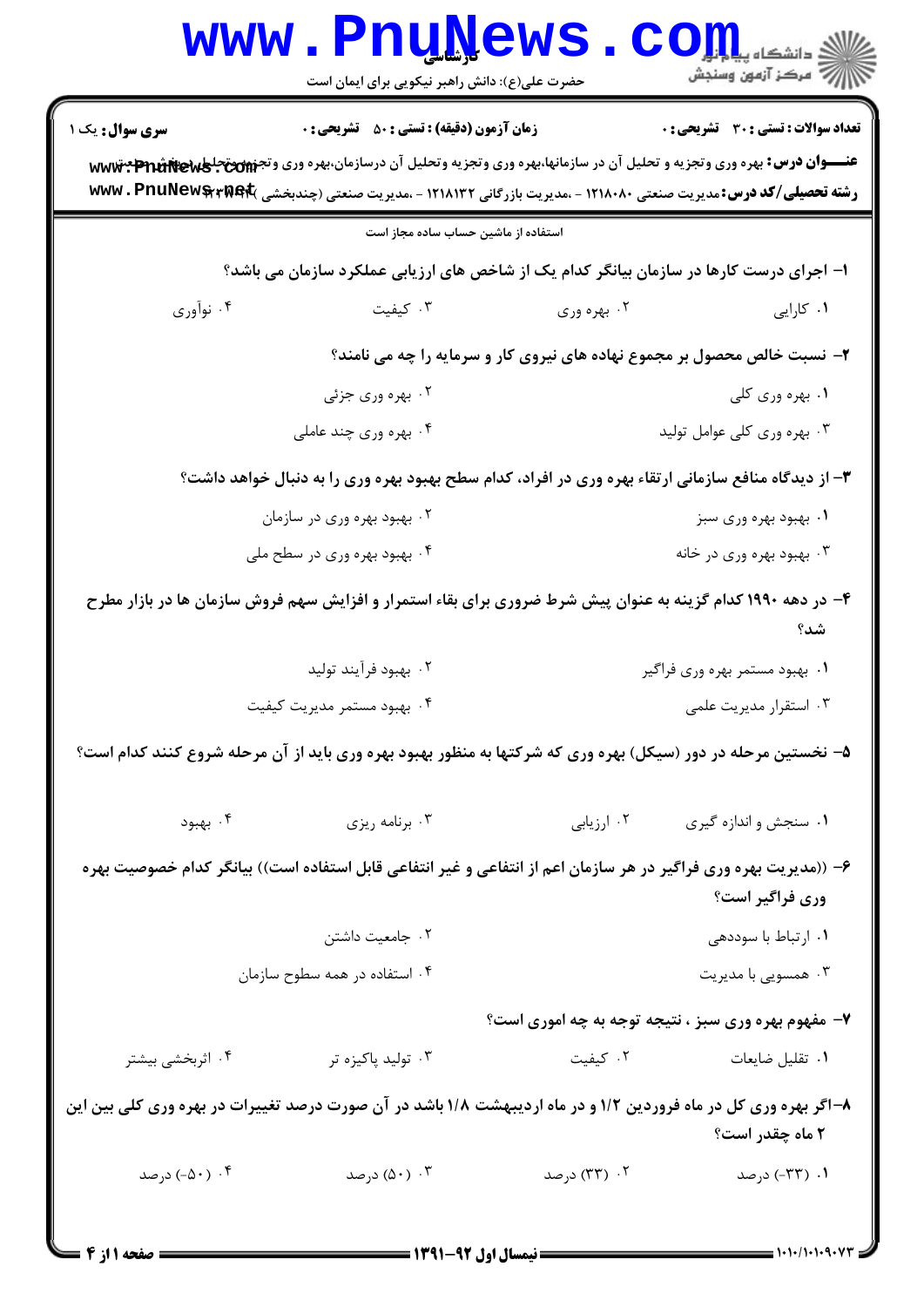|                                                            | <b>www.PnuNews</b><br>حضرت علی(ع): دانش راهبر نیکویی برای ایمان است                                            |                       | $\left\ \sum_{j=1}^N\frac{1}{\ f\ _{L^p(\Omega)}}\right\ _{L^p(\Omega)}\leq \frac{1}{\ f\ _{L^p(\Omega)}}\left\ \sum_{j=1}^N\frac{1}{\ f\ _{L^p(\Omega)}}\right\ _{L^p(\Omega)}$                                                                                             |  |
|------------------------------------------------------------|----------------------------------------------------------------------------------------------------------------|-----------------------|------------------------------------------------------------------------------------------------------------------------------------------------------------------------------------------------------------------------------------------------------------------------------|--|
| <b>سری سوال : ۱ یک</b>                                     | <b>زمان آزمون (دقیقه) : تستی : 50 ٪ تشریحی : 0</b>                                                             |                       | <b>تعداد سوالات : تستی : 30 ٪ تشریحی : 0</b>                                                                                                                                                                                                                                 |  |
|                                                            |                                                                                                                |                       | <del>عنــــوان درس:</del> بهره وری وتجزیه و تحلیل آن در سازمانها،بهره وری وتجزیه وتحلیل آن درسازمان،بهره وری وتجزروهتحلها واقتصاد www<br><b>رشته تحصیلی/کد درس:</b> مدیریت صنعتی ۱۲۱۸۰۸۰ - ،مدیریت بازرگانی ۱۲۱۸۱۳۲ - ،مدیریت صنعتی (چندبخشی <b>www . PnuNew\$\*\\&amp;C</b> |  |
|                                                            | ۹- کدام یک از انواع شاخص اندازه گیری بهره وری در برگیرنده عوامل کیفی در ارتباط با رضایت مصرف کننده می باشد؟    |                       |                                                                                                                                                                                                                                                                              |  |
| ۰۴ بهره وری جزئی                                           | ۰۳ بهره وری کار                                                                                                | ۰۲ بهره وری چند عاملی | ٠١. بهره وري جامع كل                                                                                                                                                                                                                                                         |  |
|                                                            | ∙۱− در کدامیک از سطوح سازمانی فرآیند تصمیم گیری توسط مدیر رده پایین تر و به صورت روزانه یا موارد معین انجام می |                       | گیرد؟                                                                                                                                                                                                                                                                        |  |
| ۰۴ سطح اجرایی                                              | ۰۳ سطح سیستم مادی                                                                                              | ۰۲ سطح مدیریتی        | ٠١ سطح استراتژيک                                                                                                                                                                                                                                                             |  |
| 11- طراحی محصول بیانگر کدامیک از مراحل سیکل دمینگ می باشد؟ |                                                                                                                |                       |                                                                                                                                                                                                                                                                              |  |
| ۰۴ اصلاح                                                   | ۰۳ بررسی                                                                                                       | ۰۲ اجرا               | ٠١ برنامه ريزي                                                                                                                                                                                                                                                               |  |
|                                                            |                                                                                                                |                       | ۱۲– تحلیل بهره وری نیروی کار و بهره وری سرمایه در سطوح شرکت یا واحد تولیدی موضوع اصلی کدام یک از سطوح<br>سازمانی می باشد؟                                                                                                                                                    |  |
| ۰۴ سطح محصول                                               | ۰۳ سطح عملیاتی                                                                                                 | ٠٢ سطح استراتژيک      | ٠١ سطح مديريت                                                                                                                                                                                                                                                                |  |
|                                                            |                                                                                                                |                       | ۱۳– ((نظام هایی که بر حذف یا کاهش تلفات ناشی از مواد و ماشین تمرکز دارند)) جزو کدام یک از گروه نظام ارتقای بهره وری<br>می باشند؟                                                                                                                                             |  |
| ۰۴ مغز افزار محور                                          | ۰۳ سخت افزار محور                                                                                              | ۰۲ نرم افزار محور     | ٠١. انسان افزار محور                                                                                                                                                                                                                                                         |  |
|                                                            |                                                                                                                |                       | ۱۴- پیشرفت در چه زمینه ای مهمترین عامل در افزایش بهره وری جهت رشد مستمر اقتصادی یک بنگاه تجاری می باشد؟                                                                                                                                                                      |  |
| ۰۴ تحقیق و توسعه                                           | ۰۳ خلاقیت کارکنان                                                                                              | ۰۲ تکنولوژی           | ۰۱ تخصص کارکنان                                                                                                                                                                                                                                                              |  |
|                                                            |                                                                                                                |                       | ۱۵− نمایش توزیع اختیار و مسئولیت و از سوی دیگر چگونگی ارتباط بین وظیفه ها از چه طریقی نشان داده می شود؟                                                                                                                                                                      |  |
| ۰۴ فرآیند سازمان                                           | ۰۳ گردش کار                                                                                                    | ۰۲ ساختار سازمان      | ۰۱ رویه کار                                                                                                                                                                                                                                                                  |  |
|                                                            |                                                                                                                |                       | ۱۶- اولین مرحله در برنامه ریزی برای بهبود بهره وری کدام است؟                                                                                                                                                                                                                 |  |
|                                                            | ۰۲ طراحي برنامه سازمان                                                                                         |                       | ٠١. اجراى برنامه سازمان                                                                                                                                                                                                                                                      |  |
|                                                            | ۰۴ تجزیه و تحلیل موقعیت سازمان                                                                                 |                       | ۰۳ ارزیابی برنامه سازمان                                                                                                                                                                                                                                                     |  |
|                                                            |                                                                                                                |                       | ۱۷– در فرآیندهای افزایش بهره وری از دیدگاه لالر در کدام مرحله باید فرصت انجام تصمیمات وجود داشته باشد؟                                                                                                                                                                       |  |
| ۰۴ پذیرش                                                   | ۰۳ تصمیم                                                                                                       | ۰۲ اقدام              | ۰۱ اجازه                                                                                                                                                                                                                                                                     |  |
| ۱۸– مراحل تغییرات تکنولوژی در کشورهای پیشرفته کدام است؟    |                                                                                                                |                       |                                                                                                                                                                                                                                                                              |  |
|                                                            | ۰۲ جذب- بهسازی - رشد                                                                                           |                       | ۰۱ سیال- جذب- مشخص                                                                                                                                                                                                                                                           |  |
|                                                            | ۰۴ گذر- جذب - پیاده سازی                                                                                       |                       | ۰۳ سیال-گذر- مشخص                                                                                                                                                                                                                                                            |  |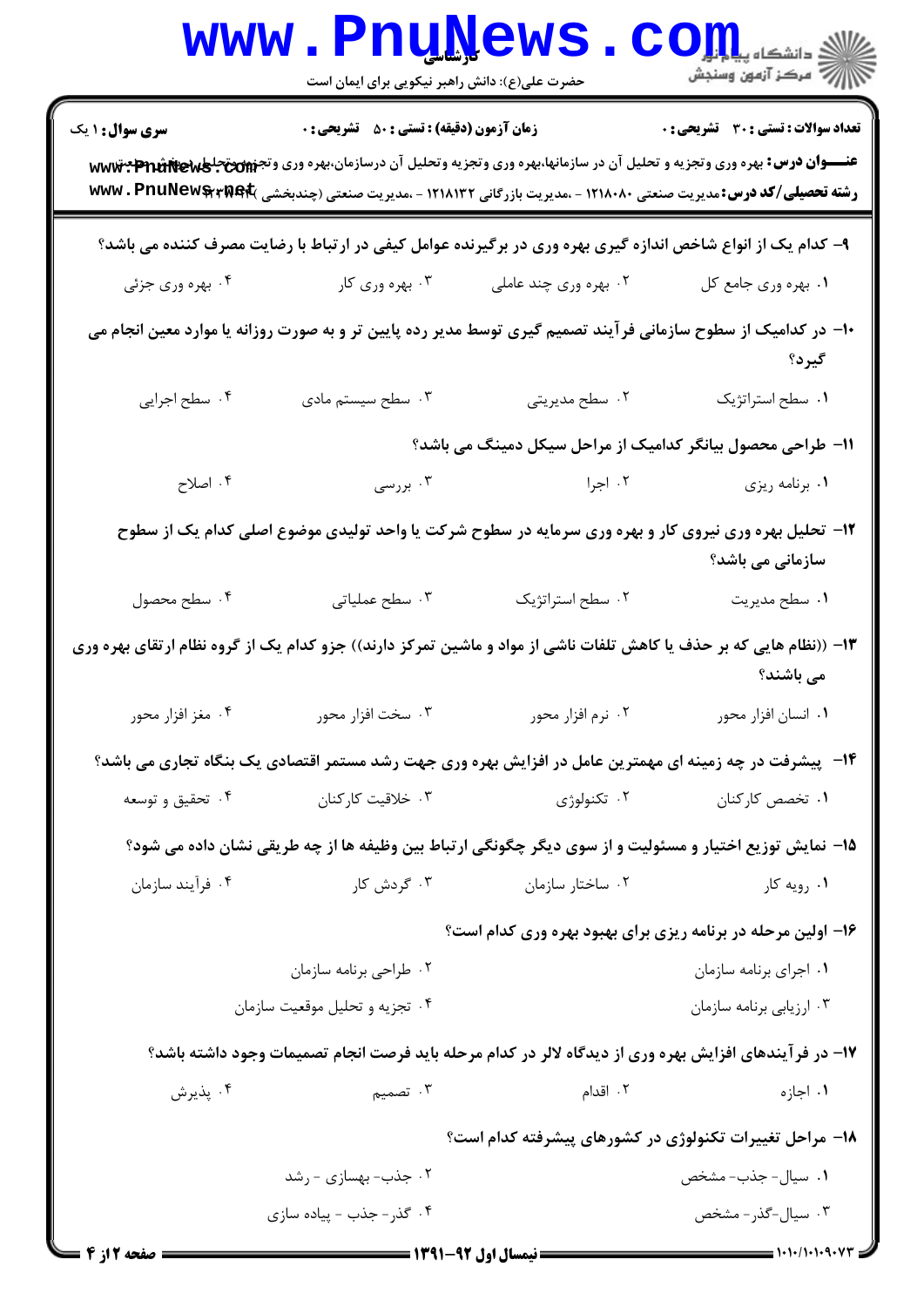|                                                                                                                                                                             | <b>www.PnuNews</b><br>حضرت علی(ع): دانش راهبر نیکویی برای ایمان است                                                                                                                                                                                                                                                |                                           | ران دانشگاه پیام ایران<br>۱۳۸۸ - مرکز آزمون وسنجش                            |  |  |
|-----------------------------------------------------------------------------------------------------------------------------------------------------------------------------|--------------------------------------------------------------------------------------------------------------------------------------------------------------------------------------------------------------------------------------------------------------------------------------------------------------------|-------------------------------------------|------------------------------------------------------------------------------|--|--|
| <b>سری سوال : ۱ یک</b>                                                                                                                                                      | زمان آزمون (دقیقه) : تستی : 50 ٪ تشریحی : 0<br>عنـــوان درس: بهره وری وتجزیه و تحلیل آن در سازمانها،بهره وری وتجزیه وتحلیل آن درسازمان،بهره وری وتجهیههتحلط۳۵۳۵۳۵۰۳۶۳۲۰۰۵۳۷۰<br><b>رشته تحصیلی/کد درس:</b> مدیریت صنعتی ۱۲۱۸۰۸۰ - ،مدیریت بازرگانی ۱۲۱۸۱۳۲ - ،مدیریت صنعتی (چندبخشی <b>www . PnuNew\$\r\&amp;E</b> |                                           | <b>تعداد سوالات : تستی : 30 ٪ تشریحی : 0</b>                                 |  |  |
| ۱۹- قدرت درک پیچیدگی های سازمان و جایگاه عملیات خود فرد در سازمان چه نام دارد؟                                                                                              |                                                                                                                                                                                                                                                                                                                    |                                           |                                                                              |  |  |
| ۰۴ مهارت علمی                                                                                                                                                               | ۰۳ مهارت انسانی                                                                                                                                                                                                                                                                                                    | ۰۲ مهارت نظری                             | ۰۱ مهارت فنی                                                                 |  |  |
| ۲۰- کدام نسبت به ما می گوید که تا چه میزان بنگاه مجبور است برای سرمایه گذاری به منابع مالی دیگر متکی باشد؟                                                                  |                                                                                                                                                                                                                                                                                                                    |                                           |                                                                              |  |  |
|                                                                                                                                                                             | ۲. سودکل/بهره پرداختی                                                                                                                                                                                                                                                                                              |                                           | ۰۱ بهره پرداختی/ وام دریافتی                                                 |  |  |
|                                                                                                                                                                             | ۰۴ سودعملیاتی/ فروش                                                                                                                                                                                                                                                                                                |                                           | ۰۳ دارایی/ بدهی                                                              |  |  |
| <b>۳۱</b> –شرکت لینکلن الکتریک سیاست((هرگز اخراج)) را حدود ۹۵ سال اتخاذ کرد، این شرکت کدام یک از اصول مدیریت بهره<br>وری فراگیر را اجرا نموده است؟                          |                                                                                                                                                                                                                                                                                                                    |                                           |                                                                              |  |  |
| ۰۴ توجه به کارکنان                                                                                                                                                          | ۰۳ کوچک سازی                                                                                                                                                                                                                                                                                                       | ٠٢ كيفيت/تكامل                            | ۰۱ مشتری گرایی                                                               |  |  |
|                                                                                                                                                                             |                                                                                                                                                                                                                                                                                                                    |                                           | <b>۲۲</b> - کدام یک از گزینه های زیر جزو خصوصیات ابر تیم می باشد؟            |  |  |
| ۰۴ برنامه ریزی بلندمدت                                                                                                                                                      | ۰۳ گروه های کاری                                                                                                                                                                                                                                                                                                   | ٢. وظايف بين بخشي                         | ٠١ پاسخگويي مشتريان                                                          |  |  |
|                                                                                                                                                                             |                                                                                                                                                                                                                                                                                                                    |                                           | ۲۳– موسسات و سازمانهای ایرانی در آینده با چه چالشی روبرو خواهند شد؟          |  |  |
| ۰۲ افزایش شدید در آمدهای ارزی کشور                                                                                                                                          |                                                                                                                                                                                                                                                                                                                    | ۰۱ عدم واگذاری شرکتهای دولتی به بخش خصوصی |                                                                              |  |  |
| ۰۴ استهلاک صنایع و ساختارهای کشور                                                                                                                                           |                                                                                                                                                                                                                                                                                                                    | ۰۳ کاهش بیکاری                            |                                                                              |  |  |
|                                                                                                                                                                             | <b>۳۴</b> - کدام گزینه نگرش مدیران را در دهه ۹۰-۱۹۸۰ در خصوص اداره سازمانها به درستی بیان می کند؟                                                                                                                                                                                                                  |                                           |                                                                              |  |  |
|                                                                                                                                                                             | ۰۲ توجه به نتایج بلند مدت به جای کوتاه مدت                                                                                                                                                                                                                                                                         | ۰۱ توجه بیشتر به بازارهای داخلی تا خارجی  |                                                                              |  |  |
|                                                                                                                                                                             | ۰۴ توجه به کمیت به جای کیفیت                                                                                                                                                                                                                                                                                       | ۰۳ حرکت به سمت مدیریت فردگرایی            |                                                                              |  |  |
|                                                                                                                                                                             |                                                                                                                                                                                                                                                                                                                    |                                           | ۲۵- یکی از متغیرهای استراتژیک عمده در فلسفه مدیریت بهره وری فراگیر کدام است؟ |  |  |
| ۰۴ سود سازمان                                                                                                                                                               | ۰۳ تکنولوژی                                                                                                                                                                                                                                                                                                        | ۰۲ کمیت                                   | ۰۱ کیفیت                                                                     |  |  |
|                                                                                                                                                                             |                                                                                                                                                                                                                                                                                                                    |                                           | ۲۶- از نظر سرمایه گذار بهره وری به چه مفهومی است؟                            |  |  |
| ۰۴ برگشت سرمايه                                                                                                                                                             | ۰۳ کاهش هزینه                                                                                                                                                                                                                                                                                                      | ۰۲ حداکثر فروش                            | ٠١. افزايش كيفيت                                                             |  |  |
| ۲۷– ((در این بینش انسان به عقیده و باوری دست پیدا می کند که می تواند امروز وظایف خویش را ازدیروز بهتر و مطلوبتر<br>انجام دهد)) کدام دیدگاه را نسبت به بهره وری بیان می کند؟ |                                                                                                                                                                                                                                                                                                                    |                                           |                                                                              |  |  |
| ۰۴ دیدگاه عمومی                                                                                                                                                             | ۰۳ دیدگاه تکنیکی                                                                                                                                                                                                                                                                                                   | ۲. دیدگاه فرهنگی                          | ۰۱ دیدگاه اجتماعی                                                            |  |  |
|                                                                                                                                                                             |                                                                                                                                                                                                                                                                                                                    |                                           |                                                                              |  |  |